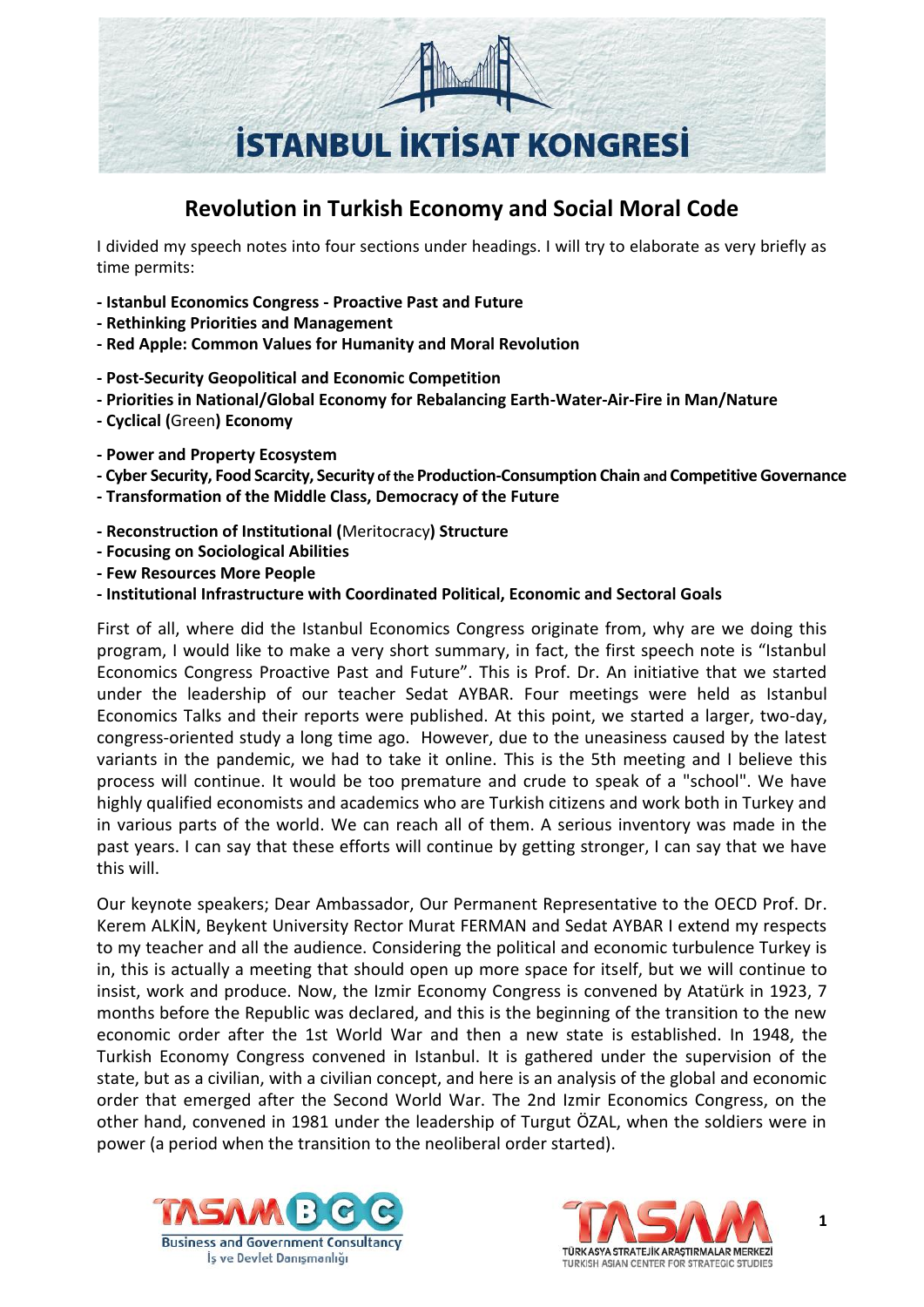

We have tried to say a lot within the scope of both 2023 projects since 2008 and 2053 projects since 2014. But the pandemic made people accept a few thousand times what we said. At this point, we are evolving into a new economic order and a new business model. The global order, which started with the Industrial Revolution and was regulated by the results of the 1st and 2nd World Wars, is changing to a large extent and the related pains and turbulences are increasing. In this sense, the summaries were made by Sedat Hodja. I do not want to go into too much detail, but I would like to state that he intends to contribute a little in a time when there is a lot of turbulence and unpredictability in terms of emphasizing the importance of this meeting in terms of timing.

After the 90s and 2000s in the academic world, the main criticism was that we were thinking with the psychology of the Cold War, we had to get rid of it, it's left behind now. But we are in a period in which our rote learning about the priorities we are accustomed to and the national, regional and global policies regarding the global order is largely in vain, new searches are rising too much, new paradigms and new parameters follow each other. That's why we need to rethink and re-evaluate priorities, including hostilities, and work on how these new priorities will be managed within a governance framework.

The point we have reached is also a crisis of civilization. I have been using this "Red Apple" expression in meetings for the last three years. This is not an ideological discourse, the "Red Apple" can be expressed differently in every culture. But it is also obvious that we need common values and moral revolution for humanity at the point of searching for the transcendent, the more perfect, the further. We are experiencing this crisis at different relative levels, both nationally and regionally, as the Turkish-Islamic world, and on a global scale. As long as it is not independent from lifestyle, I think that discussions on security, economy and other basic areas should be held together in this context, at the point of common values and moral revolution for people - including the economy. In this sense, there have been serious studies recently, especially in China. I was invited to some of them. However, we need content that is reflected in the field with practice, beyond the studies done on pure stereotyping and blocking. The world needs an increase in this search. Can we set an example here with the "Red Apple" ideology? Historically we can. But our biggest problem is in bringing it to the present.

We are also working on the field of "Values Construction" in 2023 and 2053 studies. About 150 people participated in the studies and there are people from different views and different opinions participating in these studies. Two main results emerged. With your permission, I will share this very briefly. First of all, we are a country that has an average of 0.9% share in the production and consumption chain in the world, so it would be meaningless for us to develop a special recipe for ourselves, since we do not determine production consumption standards. We stay boutique and get looted, so to speak. The first view is that we follow the Western civilization, follow the basic parameters, follow the variables and get down to business. The other, more conservative view is one that boasts more of history but does not have serious prescriptions for how to bring institutionalization to the present. I believe that both should be studied with a synthesis by taking their share of truth. BIn this sense, nationally, regionally,



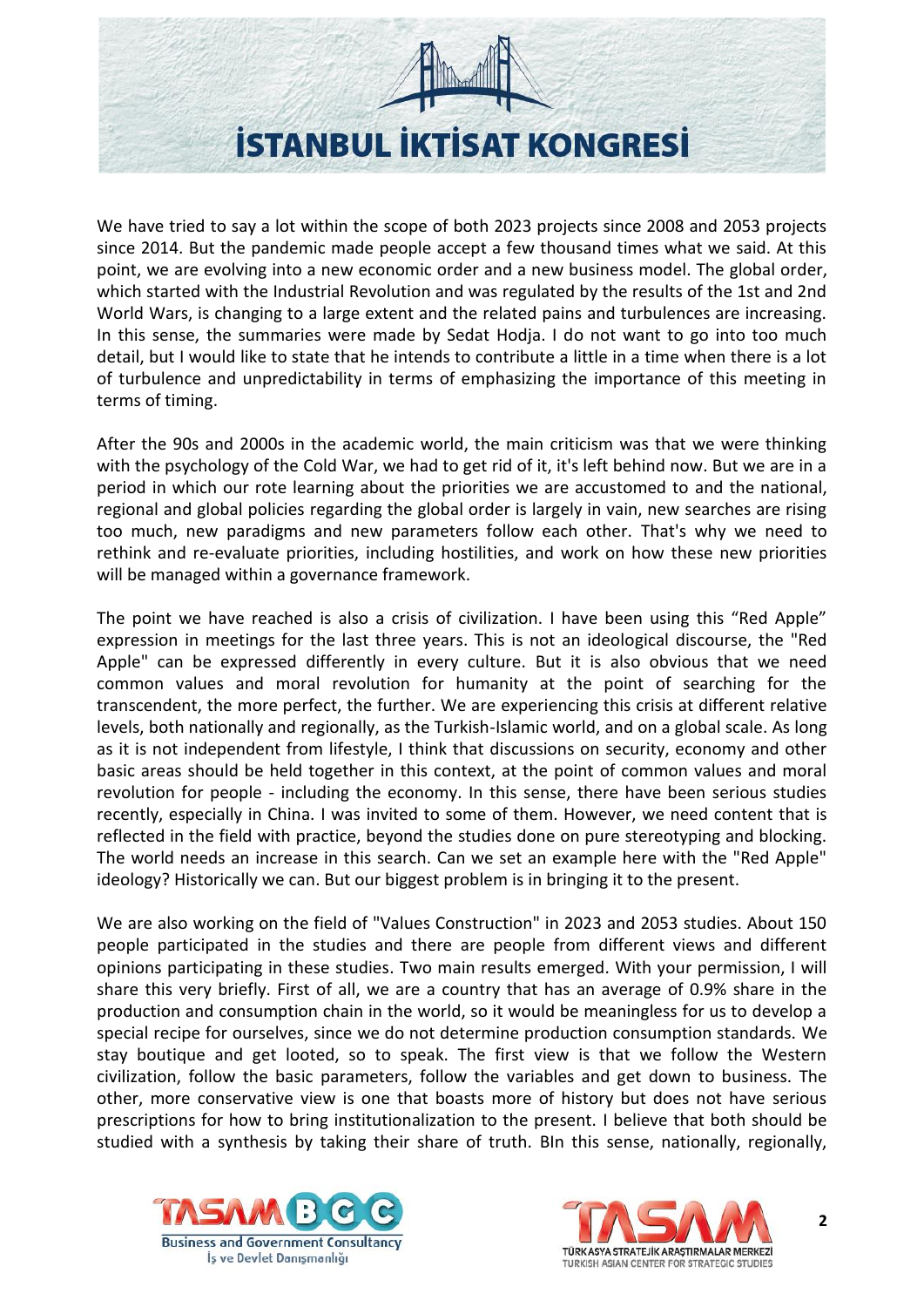

globally - its name would be "Red Apple", it would be something else, but it is not very important - we have an infrastructure that can reveal something new, I think there is a loss in our self-confidence as our mental thresholds in this sense have been eroded especially in the last 100 years.

I would like to say that new studies will continue to contribute to this search on the basis of the proposals to be put forward in accordance with the Istanbul Economics speeches, the Congress and the subsequent declaration of results. We recently held the Istanbul Security Conference, the seventh event this year was a very large, global meeting. There, too, this "post-security geopolitics" issue was discussed, and no one separated security from economic competition. Because the "economic model" changes the security, and the security changes the "economic model". For this reason, it is necessary to follow the process of how economic competition will transform in these global balances, which is not very easy to define on the basis of countries or regions, and who will set the standards from now on, in terms of understanding and applying the economy.

Which become a top priority recently, especially after the pandemic, summarized as "climate change" but basically, we destroyed both as humanity and due to the production-consumption standards we set for there are priorities in the national and global economy in order to rebalance earth, water, air and fire in humans and nature. Today, the phrase "Cyclical (Green) Economy" has emerged to meet this. Obviously for this green economy; There are economists who comment that countries with strong competition have taken the bar one step higher and those who are behind are put into a more difficult situation. On the other hand, it is a fact that the world has no patience anymore due to our production-consumption speed. For this, China has been transforming its export-based growth strategy into a domestic consumption-based growth strategy for several years and has started to distribute wealth to the society gradually. A middle class of approximately 500 million people is developing within its own dynamics. Our economic model after the Industrial Revolution was based on "produce, consume and dispose", today it is on "produce, consume and transform". This "transformation" part is estimated at 9%- 10% in the world economy, according to projections. Of course, if it goes above 50%, it is obvious that it will be an extraordinarily good thing both in terms of efficiency and the sustainability of the world's resources.

Turkey also joined the Paris Climate Agreement, again as a part of it, but this is not an easy thing because you need to transform your entire infrastructure. A race that will be shaped according to the distances between you and other countries. In this sense, it is necessary to monitor how developing countries, less developed countries, and even the least developed countries will adapt to this process. Another topic where Turkey can guide them with its own experiences.

Power and property ecosystem; How will this transform in terms of understanding and shaping economic policies? For a very long time I have always said: "When they wake up in the morning, the rich will see that they are of middle class, those of mediocrity will see that they are poor, and those who are poor will see that they are below the poverty line", this is developing rapidly. There is a great turbulence in this sense right now.



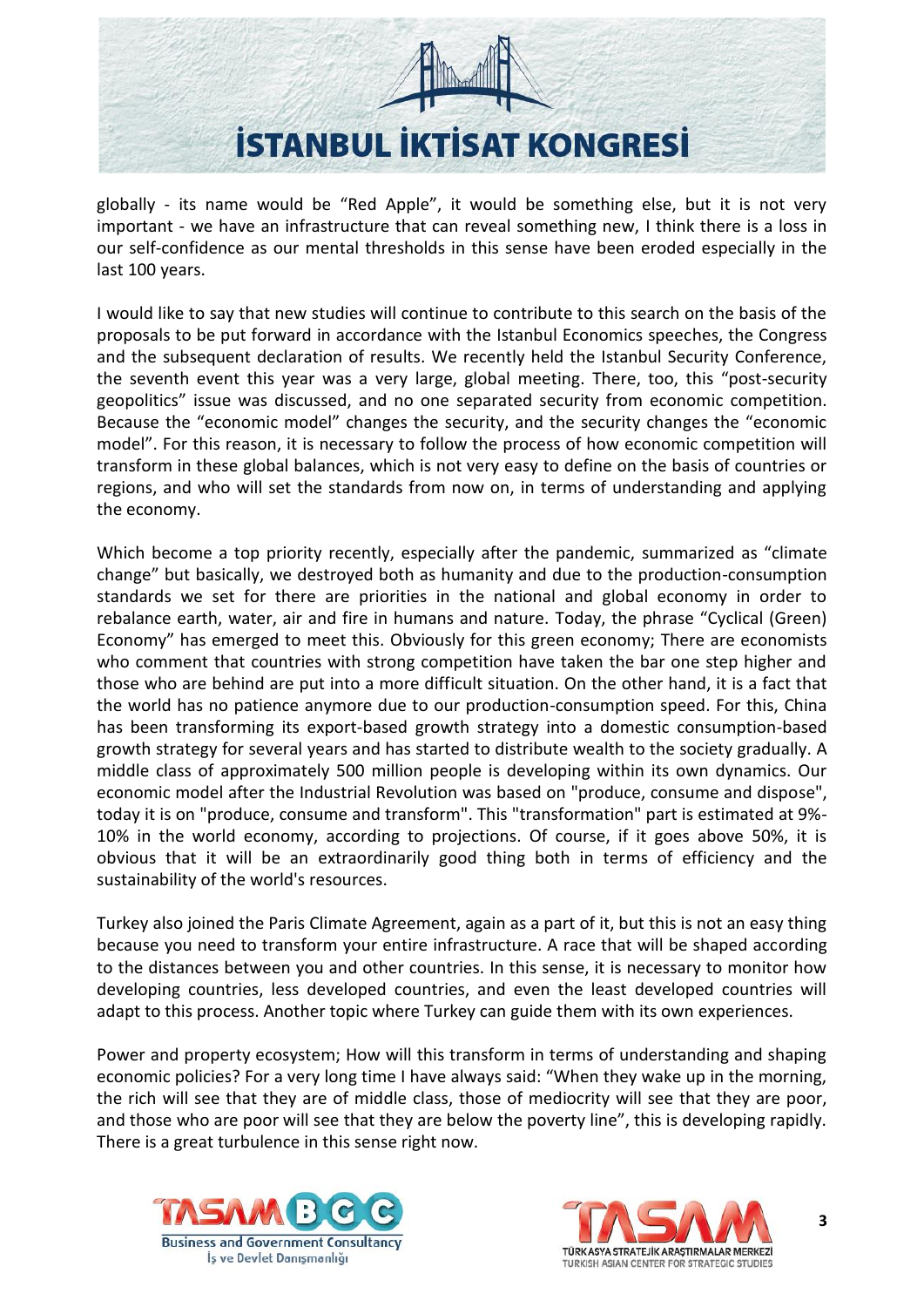

The new power and property ecosystem is transforming as people's assets and incomes begin to evolve, especially in the pre-Chinese era, with the restriction of logistics opportunities, with the increase in production restrictions (current developments are also constantly discussed). In this, we can evaluate all kinds of soft and hard power elements. Again, there is an example that I often give; You know, Turkish Airlines is the apple of our eye, its stock market value was \$2 billion, but an app like UBER had a value of around \$100 billion, and booking.com - a Netherlands-based company - had a value of around \$32 billion. We are entering a period in which this hard power, soft power, economic capacity, institutional capacity, industrytechnology infrastructure, and more of these will be put in front of us regarding what is valuable and what is not.

When there are too many weaknesses and you are in a hurry to save the day, you do not have much chance to follow and transform them. But this is not a pessimistic approach. For the coming period, especially the security and competitive governance of the productionconsumption chain causes serious disruptions in the development of this chain, and this seems to continue. The results it reveals are very important how the difficulties that will arise in reaching consumption will affect the national, regional and global system, how they will affect the administrations, and how they will affect the preferences of citizens and voters. It is not possible to do or manage them only with a restrictive, prohibitive approach. There may be supply shortages, including in the most developed countries of the world, and there are strong assumptions that after the current pandemic, there will be a pandemic over cyber security and food shortages. I think that we need to analyze the security and governance of the production chain very well within all this data.

One of the important parameters is the transformation of the middle class and the democracy of the future. We have discussed this a lot in the last 6-7 years, especially in the meetings we have held with developed countries such as the USA and Germany, but it is only recently on the world agenda. Especially with the turbulence that started after the pandemic, Germany and the USA are the wealthiest countries in the world and have the highest per capita income. So a middle class never developed in the West. With a Soviet leverage, this was made possible after World War II and continued until the 2000s. Despite this, the Soviets, the Left ideas, Communism, Socialism were influential in 3/4 of the world, however, with the active participation of China in the production-consumption chain after 2000, this middle class began to dissolve with the Chinese leverage. So an inverse leverage worked. Today, different preferences also feed this. Just like China's changing its development model, like the emergence of more partners in the economic cake, with numerous factors such as climate change, this middle class is melting very quickly.

In countries without a middle class, two options emerge. One is "chaos" and the other is "authoritarian governments". In fact, what the economy will be will determine what kind of models we will manage. And we are rapidly heading in that direction as the world. Because we are at a point where it is no longer possible to maintain an economic policy based on the welfare of 750 million people in the world, and we need to look for a new set of models beyond



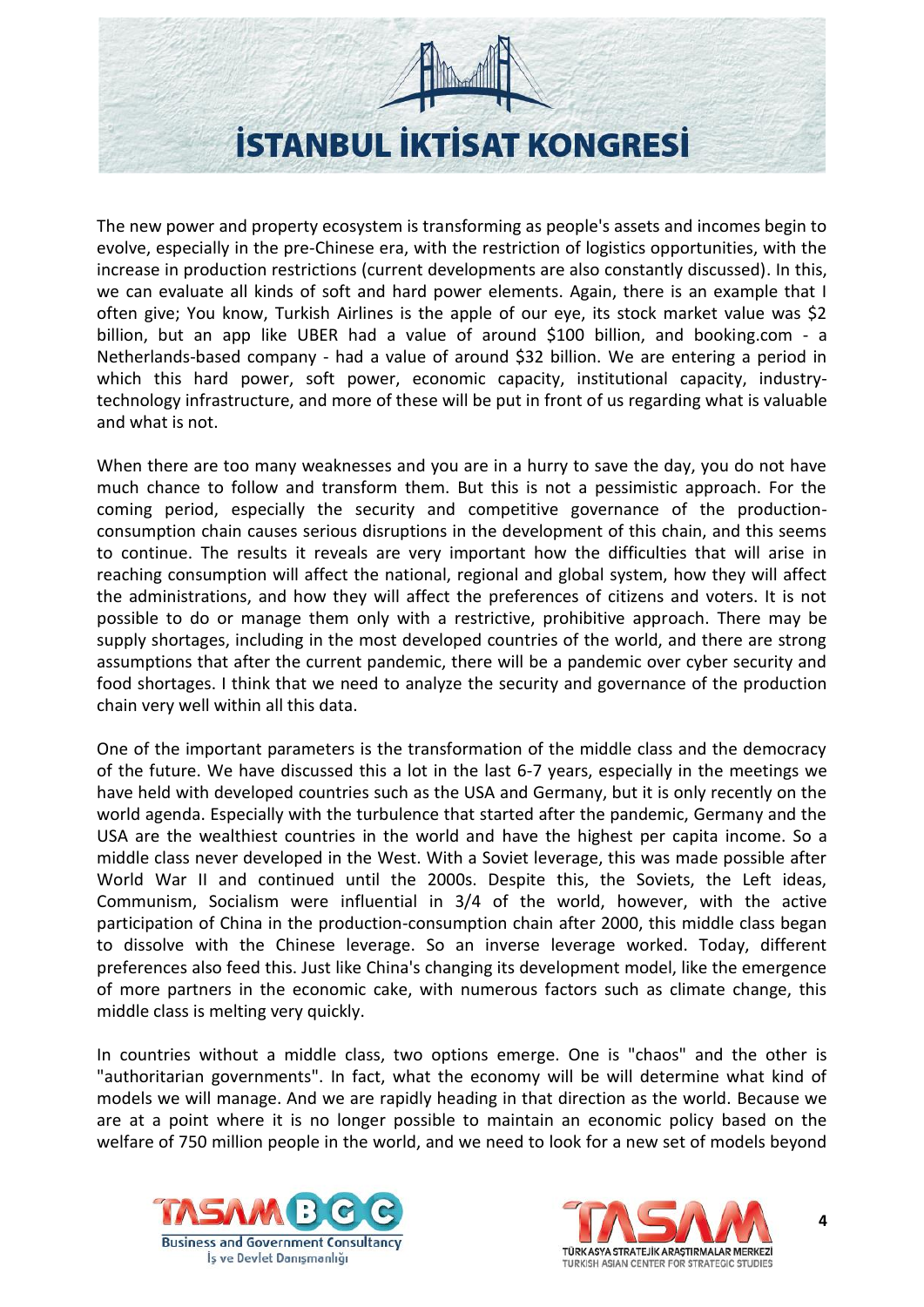

the usual and learned memorizations. For example, the system that China manages under this one-party authoritarianism has now given a great response to some post-pandemic pursuits at the global level. I say this as a detection, it does not mean that I approve; You can manage and bend 1.5 billion people from a single center as you wish. It is very difficult or even impossible to do this in a European democracy. Therefore, I think how we will be governed is directly proportional to how the economy and the middle class will transform.

Finally, I think that we need a new reorganization as soon as possible in order for us to be successful as Turkey and to be a source of inspiration for friendly and brotherly countries. They did this in China, and the point China has reached in the last 6 years is the results of this reorganization. I do not want to go into details, but our institutional structure needs to be revised. I call this "meritocracy". There are 3 ancient meritocracies in the world. One is Mandarin, one is Persian, one is us. There are those who perceive meritocracy only as bureaucracy, I do not agree with that. Meritocracy means that everyone is in the right place in the system. In this sense, it is clear that we need a reorganization.

Another factor is the issue of "few resources, more people". We have been saying this again and again for 10-12 years. This is valid both for Turkey and for countries with a lot of resources. This is not the "multi-source" era in the world today! An era ruled by powerful, educated individuals. A very simple example can be given as follows; You have a very high quality branded vehicle, the vehicle is yours and we can consider it as a resource that requires repair, maintenance and fuel costs. We need a lot of things like rehabilitating the existing human resources, adapting the educational curriculum and institutional functioning, and developing programs that will rehabilitate those who have gone out of the education system.

We have been working for the last 3 years for the "Red Apple Turkey Strategic Transformation Program". It has both macro and sectoral modules. We made presentations to different institutions in Ankara. Here is some of what I just said. Our future is the "few resources, more people" model; This is valid for both Turkey and the whole world, but especially for our country. Because we are a bit cornered as a resource. The fact that we used some opportunities in the past with misuse also has a great effect on this.

In addition, sociologically, we need to focus on our sociological abilities while institutionalizing the meritocracy, the "few resources, more people" approach. Generally, when I look at the Izmir Economic Congress or the Turkish Economy Congress, there is a rush (a subjective interpretation); "We are in a very bad situation, the world is going to a new place, what are we going to do". Today, I think we stand in a different place. We stand in a more advantageous, more infrastructure, more equipped place.

It is necessary to construct an economic model and concentration by seeking the answer to the question "What will happen from the Turks?". "What will happen from the British today?" when we ask the question; Becomes a manager from British, and all the economic supremacy of the British is an empire of governance. This includes language and education. Since 2014, the UK's